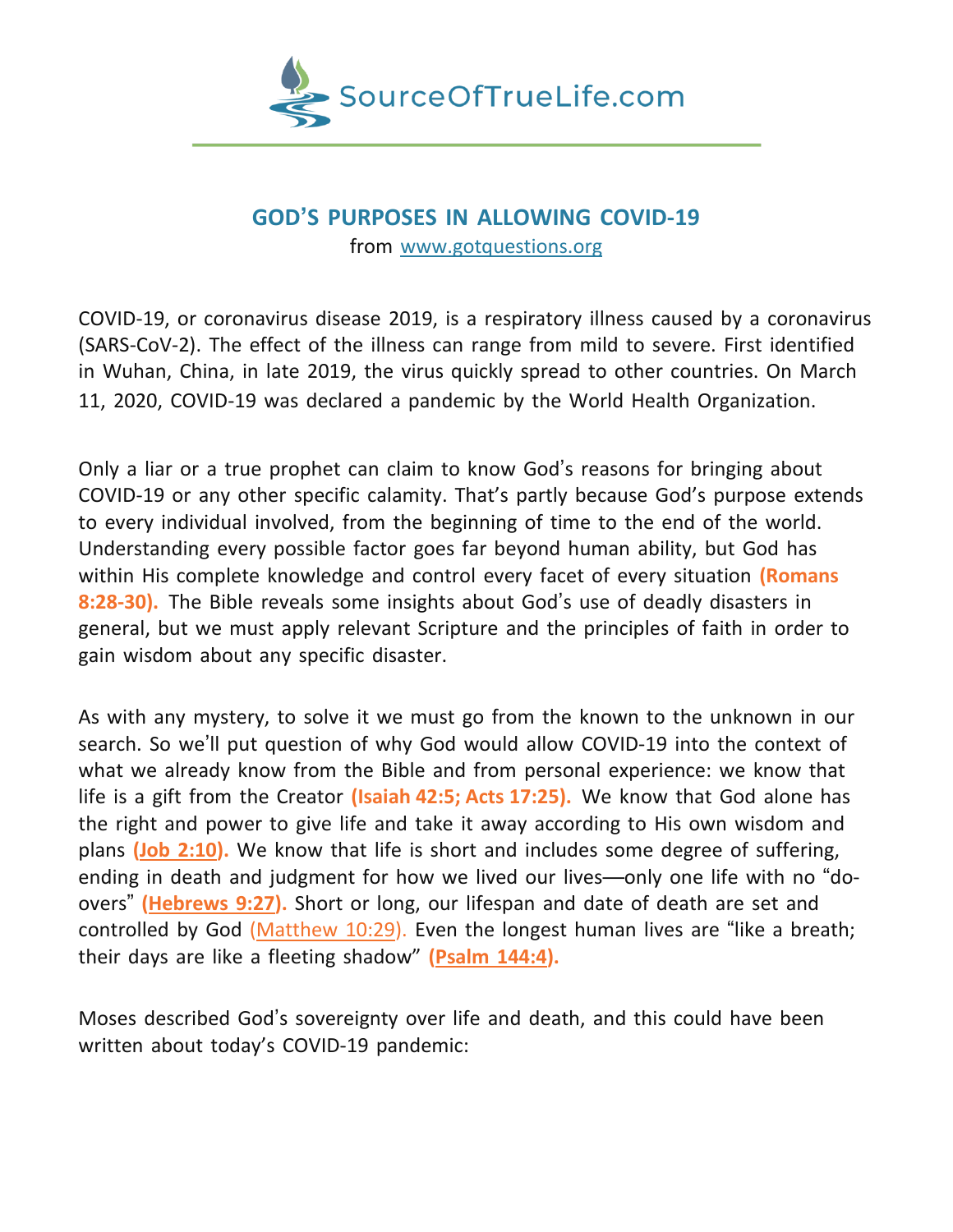"You turn people back to dust, saying, 'Return to dust, you mortals.' A thousand years in your sight are like a day that has just gone by, or like a watch in the night. Yet you sweep people away in the sleep of death—they are like the new grass of the morning: In the morning it springs up new, but by evening it is dry and withered" **[\(Psalm](https://biblia.com/bible/esv/Ps%2090.3%E2%80%936) 90:3–6).**

So, what is God's purpose in allowing COVID-19? Without being too dogmatic, we know that, generally speaking, one of God's purposes in trials is to get the world's attention off themselves and onto Him, their Creator and Savior—*which is the biggest part of the answer to the question at hand*. "Why would God allow COVID-19?" Millions are suddenly asking that question right now, believers and non-believers alike, which means that God is on their minds. God desires for all people to earnestly seek Him and find Him, discovering that He is actually close to us **[\(Jeremiah](https://biblia.com/bible/esv/Jer%2029.13)** **[29:13;](https://biblia.com/bible/esv/Jer%2029.13) Acts [17:26](https://biblia.com/bible/esv/Acts%2017.26%E2%80%9328)–28).** God desires us to sense our own weakness and neediness so that we put our trust in Him **(2 [Corinthians](https://biblia.com/bible/esv/2%20Cor%2012.9) 12:9).** God desires people to fear Him with proper reverence and awe **[\(Proverbs](https://biblia.com/bible/esv/Prov%209.10) 9:10);** to love Him more than their own lives **[\(Matthew](https://biblia.com/bible/esv/Matt%2010.37) 10:37; John [12:25\)](https://biblia.com/bible/esv/John%2012.25);** and to show love and gratitude for the Savior by loving and helping fellow humans, especially the suffering **[\(Romans](https://biblia.com/bible/esv/Rom%2015.1) 15:1; [James](https://biblia.com/bible/esv/James%202.14%E2%80%9317) 2:14[–](https://biblia.com/bible/esv/James%202.14%E2%80%9317) [17\)](https://biblia.com/bible/esv/James%202.14%E2%80%9317).** God desires to shift our focus and affection away from this temporary, troubled world to our eternal, heavenly home **[\(Colossians](https://biblia.com/bible/esv/Col%203.1%E2%80%932) 3:1–2; [Hebrews](https://biblia.com/bible/esv/Heb%2012.1%E2%80%932) 12:1–2).**

Times of trouble are a prime motivation for us to store up [treasures](https://www.gotquestions.org/treasures-in-heaven.html) in heaven rather than cling to treasures on earth **[\(Matthew](https://biblia.com/bible/esv/Matt%206.19%E2%80%9320) 6:19–20; [Colossians](https://biblia.com/bible/esv/Col%203.1%E2%80%933) 3:1–3),** and to be good stewards of those blessings God gives us in this life **(Luke [16:11;](https://biblia.com/bible/esv/Luke%2016.11) [Matthew](https://biblia.com/bible/esv/Matt%2025.14%E2%80%9330)** **[25:14](https://biblia.com/bible/esv/Matt%2025.14%E2%80%9330)–30).** God wants us to trust Him absolutely, knowing that our times are in His hand **[\(Psalm](https://biblia.com/bible/esv/Ps%2031.15) 31:15).**

Ultimately, it is the poor and hurting who seek God, not the rich and comfortable. It is danger and calamity that turn men to their Savior, not health and wealth (see **[Mark](https://biblia.com/bible/esv/Mark%202.17)** **[2:17\)](https://biblia.com/bible/esv/Mark%202.17)**. It is suffering that wakes us to our true need. C. S. Lewis put it this way: "God whispers to us in our pleasures, speaks in our conscience, but shouts in our pain: it is His megaphone to rouse a deaf world" (*The Problem of Pain*, HarperCollins, 1996, p. 91).

Life for all people means facing suffering, death, and their eternal destiny. Even if we develop immunity to COVID-19, we can't escape the fact of trouble in the world.